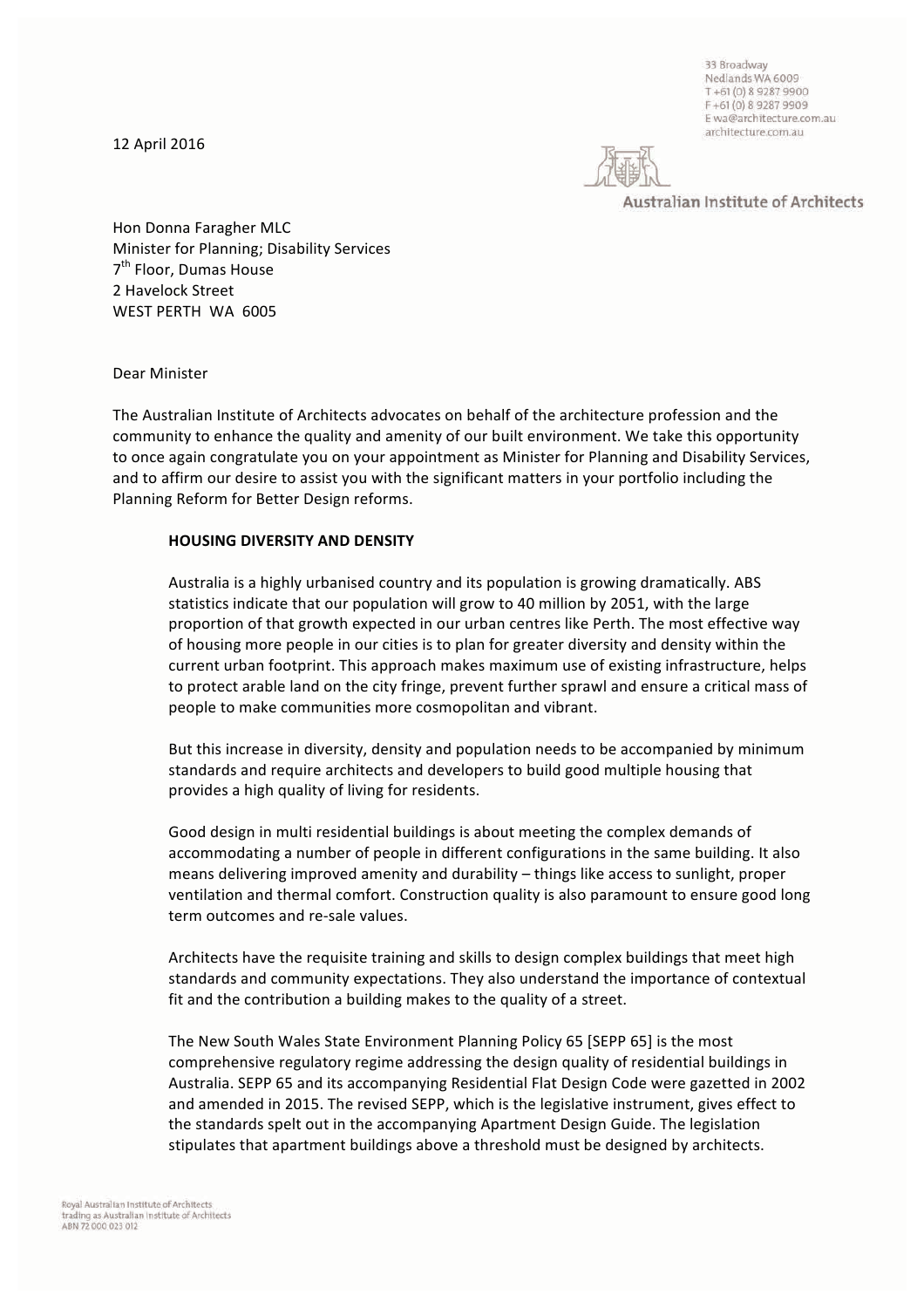In some local government areas design review panels provide advice on the design quality of development proposals to consent authorities, but the use of such panels is not universally applied in dense urban areas. In Victoria the State Government has released Better Apartments, a discussion paper proposing standards similar to those in SEPP 65. Other jurisdictions are moving to follow suit, including Western Australia as part of the Planning Reform for Better Design process.

It is our very clear view that a regime akin to SEPP 65 is needed in Western Australia to ensure the design quality of our communities and maximise the economic and social benefits that flow.

## **DEVELOPMENT ASSESSMENT PANELS**

The Institute believe that DAPs have worked well since their inception in 2011 and that it is inherently better that major developments are decided after professional consideration, rather than sometimes short sighted activism and very localised politics. Indeed the beauty of DAPs is the high degree of objectivity applied to making determinations, when necessary, that are in the long term economic and social interest.

It is important that communities are well represented in planning and that Town Planning Schemes [TPS] have an adequate framework to reflect the way of life in each local government area. It is just as important that the authorities have a mechanism to prepare for future needs on the basis of population growth, changing lifestyles and transport demands. The TPS is the place for the community to ensure its values and aspirations are outlined. It is the DAP's remit to apply the TPS in a professional manner.

As Perth's communities become more dense and diverse, DAPs will be more important than ever. It would be enormously retrograde to diminish or remove a system that is serving our planning process effectively.

## **SOUTH PERTH AMENDMENT NO. 46**

The Institute does not support the amendment currently before the City of South Perth Council, believing it be retrograde and contrary to the spirit of your Government's *Directions* 2031 and Beyond planning strategy which recommends high quality inner city development to meet population growth. Indeed there was widespread support for the City's current town planning scheme ahead of its adoption in January 2013 when an extensive public consultation process was undertaken.

Of particular concern is the removal of up to 15% (or 20,000m<sup>2</sup>) of developable land, something that threatens more than \$240 million in direct construction investment and an estimated 8000 jobs. Similarly the proposed height limit reductions, commercial-residential ratios and setbacks represent a significant impediment to investment and economic growth. Indeed without sufficient density in the area there is concern that your Government will put on hold, plans for a South Perth train station and increased ferry services.

The Institute understands that there has been little empirical study used to justify Amendment No. 46 with Council instead being influenced by a vocal anti high-rise group.